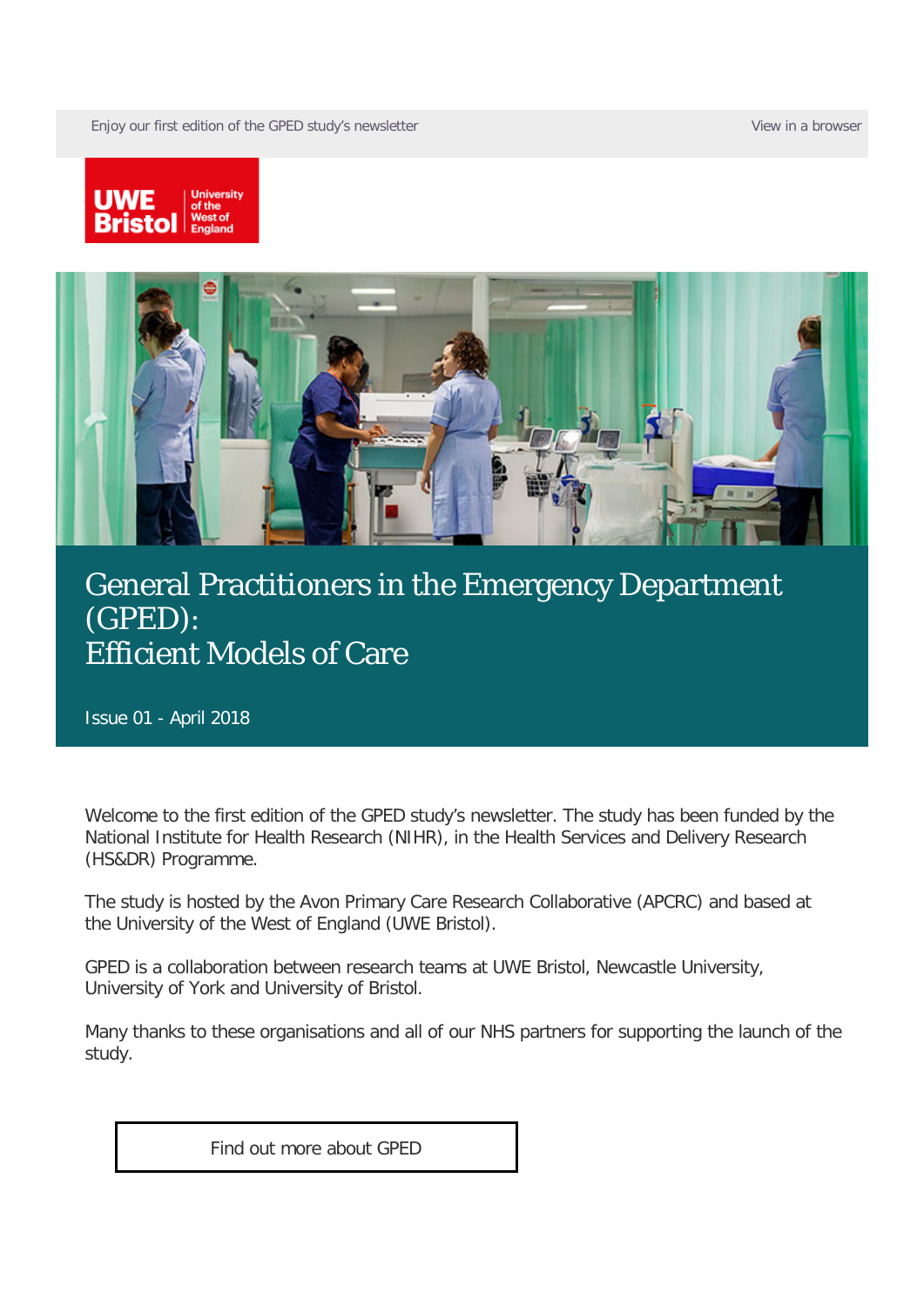#### Message from the Chief Investigator, Professor Jonathan Benger, UWE Bristol



"Demand for urgent care continues to rise right across the system, and this winter has seen record numbers of patients attending A&E departments, sometimes experiencing long waits and crowded conditions.

Ensuring that GPs are available to see appropriate patients, either within or alongside A&E Departments, has been proposed as a way of reducing pressure and better managing this demand.

In Spring 2017, the government announced a capital investment of £100 million to support GP streaming, which has now become commonplace in England. The GPED study will help us to understand the impact of GPs working in or alongside A&E, and also the best way of providing this model of care."

## Patient and Public Involvement (PPI)

We are lucky to be supported by an engaged and enthusiastic PPI group. The group have provided feedback on study documents and the recruitment process for carers and patients. We have scheduled a data analysis meeting for April, where the team will provide feedback on initial findings.

## Recruitment update

Telephone Interviews: **49**

Patient and Carer Recruitment: **62**

Staff Recruitment: **137**

Workforce Surveys: **189**